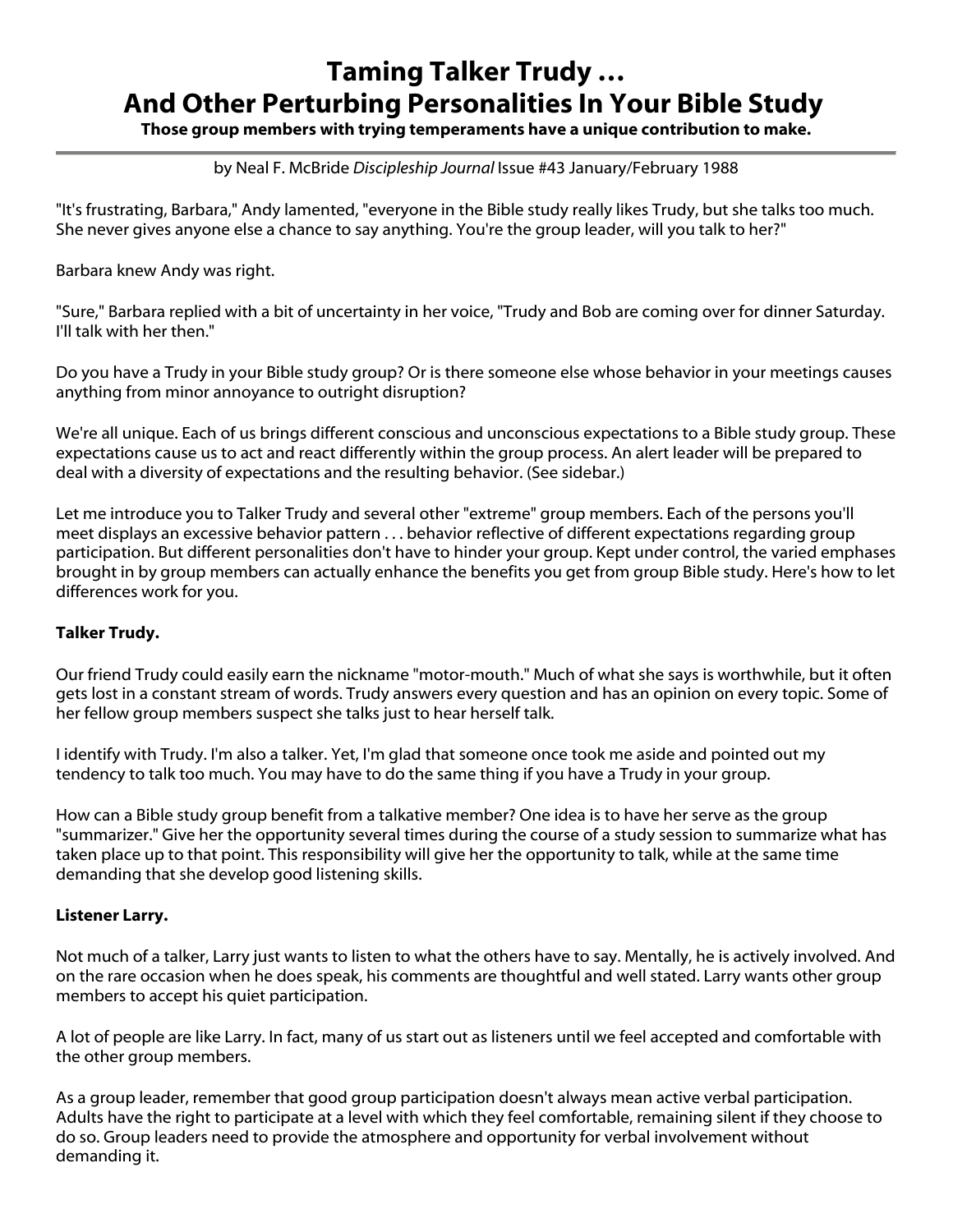Since "Larrys" are good listeners, I find it beneficial to ask them to serve as group sounding boards. At the end of a discussion we turn to a "Larry" and ask him to summarize what he has heard us say. This provides valuable feedback and serves as a means of reviewing the main points of the study for that particular evening. Using Larry to provide a session review, coupled with Talker Trudy's periodic summaries, facilitates good group process. Perhaps you could use the "Larry" in your group in a similar manner.

## Academic Ann.

Next meet Ann. She's an intellectual giant who takes great pleasure in "digging" into Scripture. Her expectations for group Bible study are not met unless every word in the Bible passage is carefully analyzed . . . preferably in the original language. Interpreting the passage is Ann's goal, its application is of secondary interest.

People like Ann keep groups from falling into the "sharing ignorance" trap. If properly utilized, Ann can be instrumental in helping her group understand deeper meaning in a passage than they could have from just a casual reading.

Ask your Ann to prepare beforehand a careful analysis of the passage you will be studying. Then give her ten minutes or so at the beginning of the study to present her findings. Encourage her to focus on a clearly presented interpretation of the passage and not get sidetracked examining interesting but secondary issues. Good interpretation is the correct path to valid application.

## Application Alex.

"How does it apply to me?" is Alex's constant question. Alex is the opposite of Academic Ann. He wants to quickly "experience the text" and draw out the application. Unfortunately, too often Alex jumps to an application before securing a good understanding of the meaning of the passage. And at times, like all of us, Alex intellectualizes the application without actually implementing it in his own life.

Given Alex's bent toward practical application, you can channel his expectations into a more productive level of group involvement. After talking with him and helping him see the importance of both interpretation and application, designate Alex to serve as the group's "application monitor." Have him suggest several specific ways the passage can be individually and corporately applied. Allow other group members to add to his suggestions. Record the ideas. During the week, have Alex call each member and in a non-threatening fashion encourage them in their application attempts. At the subsequent meeting, ask him to co-lead the group for a brief period in which study members share the joys and battles of application.

### Philosopher Phil.

Theology and philosophy are Phil's passions. He likes the group to focus on "heavy" issues. A good Bible study, according to Phil, is one that revolves around the leader lecturing on the intricacies of the passage. Group discussion is OK—if kept to a minimum—but he would rather debate philosophical issues with the leader.

Not everyone enjoys or is capable of working on an abstract level. Phil, however, thrives on complex intellectual challenges. And when asked, he has a real knack for explaining difficult concepts in plain language.

Phil can be used as a group resource in two ways. First, call on him (having given him advance notice) to explain a difficult concept or doctrine introduced in the passage you are studying. Permit him enough time to adequately clarify the issue. In some instances, when time is scarce, you may ask him to prepare a brief handout rather than speaking.

A second way to utilize Phil is to stage a debate. Begin the study with Phil defending one position and you, the group leader, another. Depending on the subject, it may be interesting to not tell the other group members what is happening until after the debate. Then, explain what was happening and proceed with the study.

### Social Sidney.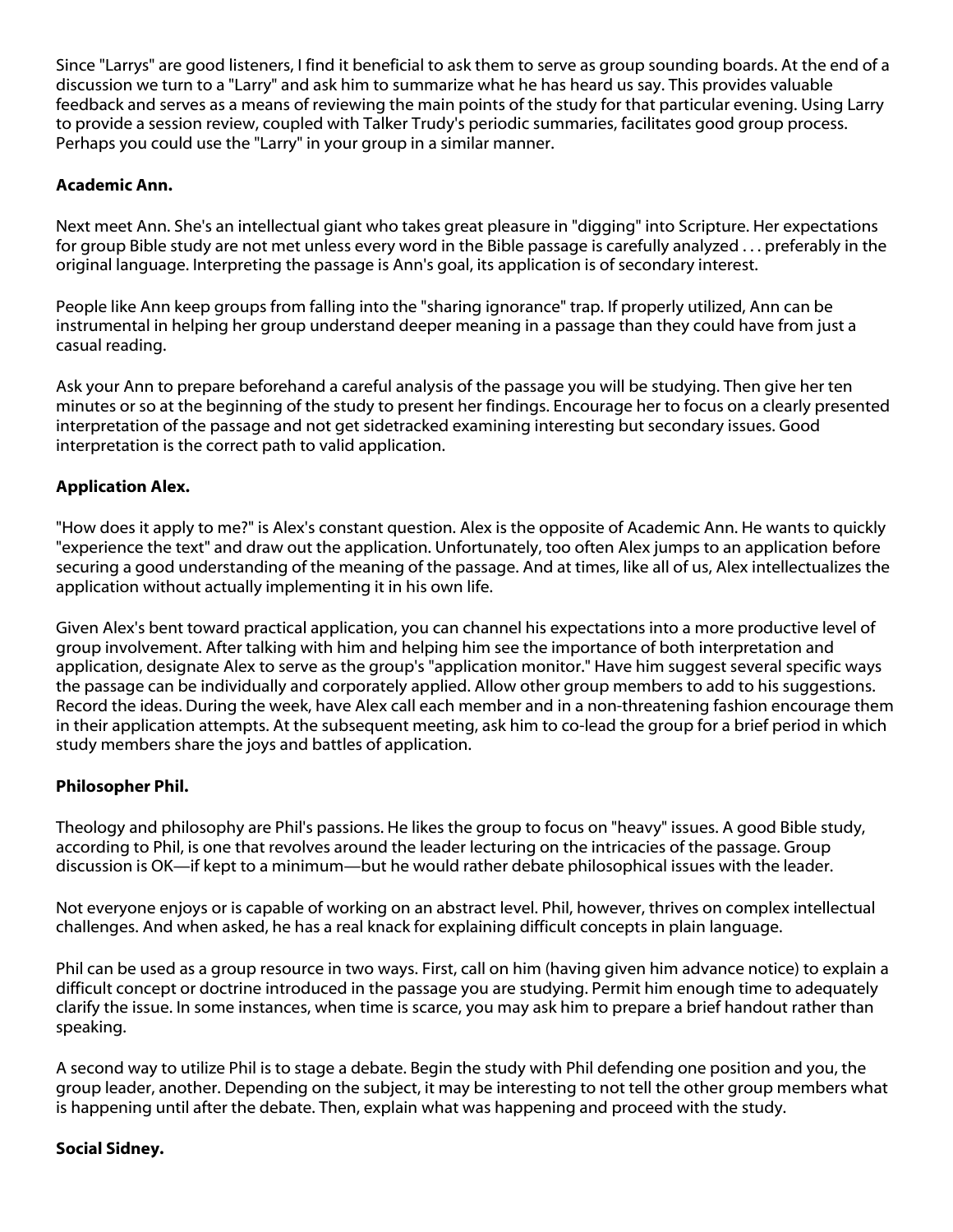Life of the party, that's Sid. He wants to "lighten up" the sessions and have some fun. Sid views the Bible study as an opportunity to be with people, a context to meet his need for social involvement—even though he may not consciously recognize the fact. It seems like Sid puts up with the actual Bible study in order to be with people he likes. His clever and witty remarks help relieve tension at times, but on other occasions they're ill-timed and disruptive.

Don't get the wrong idea, Sid isn't obnoxious. He just doesn't enjoy academically oriented activities and he views group Bible study as fitting into this category. His primary motivation for being involved in the group comes from his outgoing, social nature. If someone like Sid is in your group, why not tap his personal strengths? Ask him to plan several social get-togethers for your group. Encourage him to channel his energy into constructive activities beneficial to all.

## Forced Frank.

Frank doesn't have any expectations—he would rather not even be there! If the truth be known, he attends only because he feels forced to. The pressure to attend may come from his demanding spouse, a psychological need to be accepted, some type of ulterior motive, or some other person or situation. There in body but not mind or soul, Frank just wants to be left alone.

Fortunately, not too many Franks exist. Most adults attending small group Bible studies do so of their own free will. But, on occasion a Frank will show up. Then what do you do? First, avoid forcing him to participate. Hold back on calling for his opinion or in any way putting him on the spot. Allow him to become involved at his own pace.

Second, the best way ultimately to make Frank a true group member is found outside the Bible study sessions. One or two of the others need to befriend him and seek to relate to him on a one-on-one basis. This person-toperson strategy offers far better results than a program-to-program approach.

Most likely you don't have anyone in your group who precisely fits the description of the individuals you've just met. Let's hope not! But, you may encounter other types of difficult individuals not mentioned here. Remember that my suggestions for dealing with the people I presented have been very general. Every situation, every individual will need to be treated as a unique case and handled accordingly.

### Preacher Patrick.

Every Bible study is Patrick's pulpit. He eagerly anticipates each meeting. Long hours are spent preparing. And while not the official group leader, frequently dominates the discussion (if he can out-talk Talker Trudy).

Pat is well-meaning, but gets on the other members' nerves. He wants to shield his friends from the agony he experienced in his tempestuous past. Unfortunately, his strong admonitions tend to go a bit overboard.

Given time and the proper training, individuals like Pat can become excellent group leaders. Pat first needs to be made aware of his overzealous attitude and actions. Next, he should be offered the opportunity to participate in group leadership training while serving under the guidance of an experienced leader. When he has developed the needed skills, encourage him to assume the leadership of his own Bible study.

### Counselor Carol and Counselee Clara.

Carol sees the Bible study sessions through the eyes of a counselor. She tends to "psychologize" every topic, every discussion. Group members are often treated like clients who are in desperate need of her counsel.

Rather than wanting to help group members, Carol's sister, Clara, yearns to have the group meet her emotional needs. She wants the Bible study to serve as a therapy session. Clara desperately hopes the group will study biblical passages related to one of her many problems.